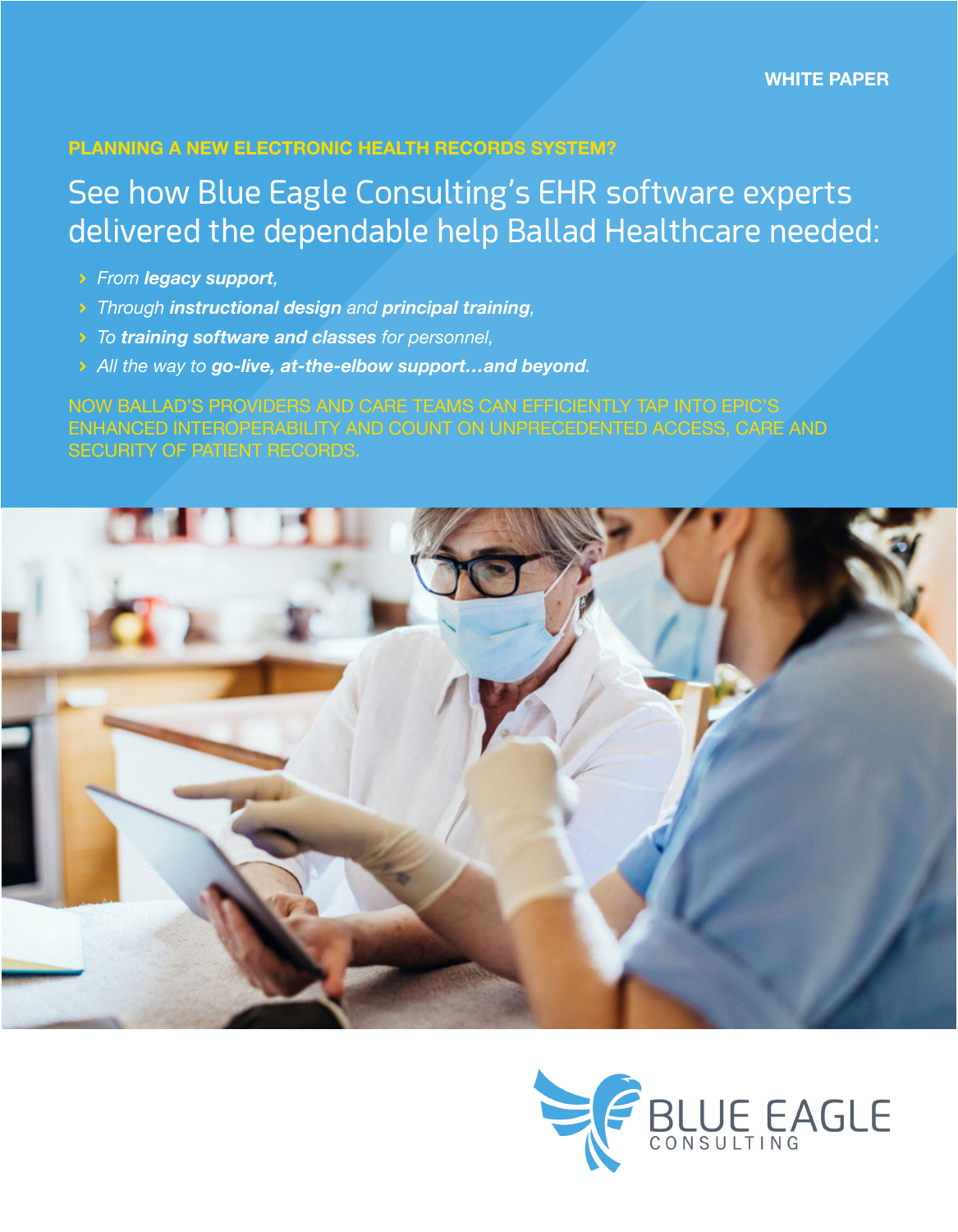# INTRODUCTION TO BALLAD **HEALTH**

### **"HAVING A SINGLE EHR WAS CRUCIAL FOR OUR PATIENTS' SAFETY, EFFICIENCY AND CONVENIENCE."**

#### **A NEW EHR SYSTEM FOR A NEWLY FORMED ORGANIZATION**

**Ballad Health** is the newly allied organization that resulted from an alliance between Mountain States Health Alliance and Wellmont Health System. Ballad is headquartered in Johnson City, Tennessee, and spans a 4-state area, from northeastern Tennessee into Virginia, North Carolina, and Kentucky with 21 hospitals and over 200 ambulatory facilities. Ballad decided to adopt the Epic platform systemwide for its common, interoperable health technology at all of its hospitals and care sites.

#### **FROM THE BEGINNING, EPIC TRAINING WAS CRITICAL**

As the Epic software was being installed and the system was working toward activation, Ballad needed a partner like Blue Eagle Consulting, with software consultants to train all of its more than 6,000 Ballad Health team members.

Pam Austin, Ballad Health's Chief Information Officer said in a statement to Healthcare IT News, "We knew having a single EHR (electronic health record) was crucial for our patients' safety, efficiency and convenience, which will lead to enhanced quality of care for our patients."

Austin continued, "This transition allows for better interoperability throughout the Appalachian Highlands, benefiting patients through a seamless, integrated approach."

#### **SECURE DATA CONTROLLED BY PATIENTS AND PROVIDERS**

Patient data would be more secure than ever before and controlled by patients and their providers. Plus, new services are available to patients, including real-time scheduling, access to health information, transparency in pricing, and most importantly, better coordination between healthcare providers, regardless of where they are or what data systems they use.





1000 EAGLE POINT CORPORATE DRIVE, SUITE 3, BIRMINGHAM, AL 35242 1000 EAGLE POINT CORPORATE DRIVE, SUITE 3, BIRMINGHAM, AL 35242<br>1866) 981-1095 **R** (205) 981-1097 MINFO@BLUEEAGLE-CONSULTING.COM **+ blueeagle-consulting.com**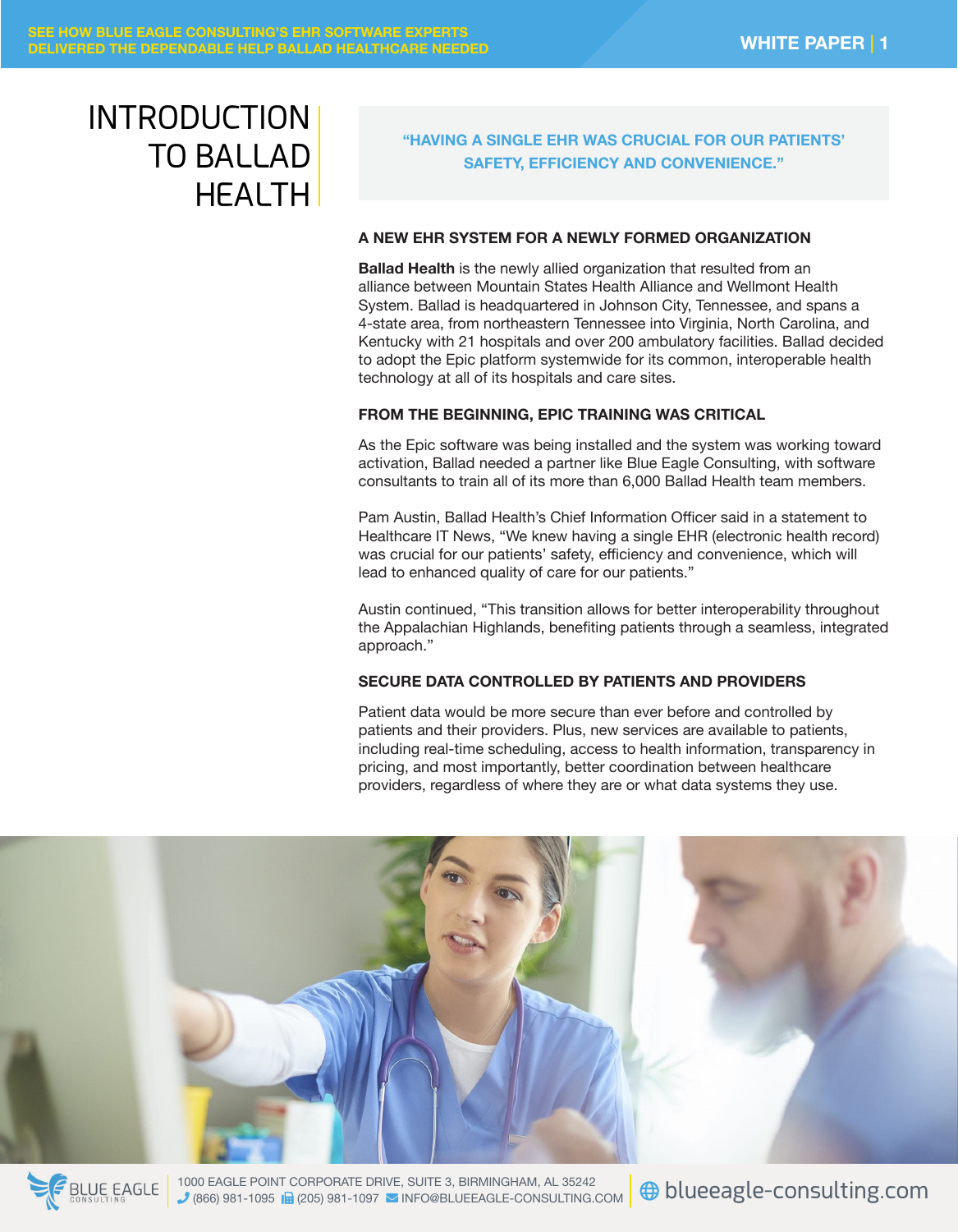# BALLAD NEEDED LEGACY SUPPORT & TRAINING

#### **"REALIZE THAT THIS NEW EPIC EHR IS NOT A 'ONE AND DONE' SYSTEM."**

#### **BLUE EAGLE CONSULTING (BEC) COMES TO THE RESCUE**

After careful consideration, Ballad decided to partner with Blue Eagle to handle their legacy support. Blue Eagle also helped with the **Instructional Design**, **Curriculum Development**, and **Classroom Training**. BEC's experience with Epic, EHR software and IT training, history, philosophy and their ability to staff up rapidly made Ballad's choice easier.

Sherry Pouncey, Blue Eagle's Director of Operations and a Clinical Nurse Informaticist with 25-years in ambulatory, clinical and surgical care, said Ballad had highly favorable experiences working with BEC on other projects in the past. Pouncey went on to say, "We've had consultants there for the last 10 years, sometimes as many as 30 at a time, culminating most recently with over 280 ATE's onsite during their **Go-Live**."

#### **THOROUGH AND HASSLE-FREE TRAINING**

Before Ballad could go-live with their new Epic system, it was vital that their team members go through smooth, thorough and hassle-free training.

#### *The company Ballad selected had to:*

- **Example 3 Septem Ballad**'s operation and have a finite understanding of **the process**
- **EXECT:** Realize that this new Epic EHR system is not a "one and done" system. It's **a saga with many moving pieces and parts** affecting many personnel and patients.
- **Example 2 Figure 2 Be ready to quickly provide sufficient personnel** (with the ability to staff hundreds of consultants) to handle it all throughout the entire 2-year project.
- **Example to handle the enormity of the project**, from legacy support, through instructional design, to principal training, classroom training for personnel and finally at-the-elbow support for go-live…and beyond
- ĉ Be able to **change on a dime and adapt during unforeseen challenges** and personnel needs, including the social distancing, travel and safety precautions of providing consultants during the COVID-19 pandemic.

BEC was able to deliver hundreds of classes in Virginia and Tennessee.



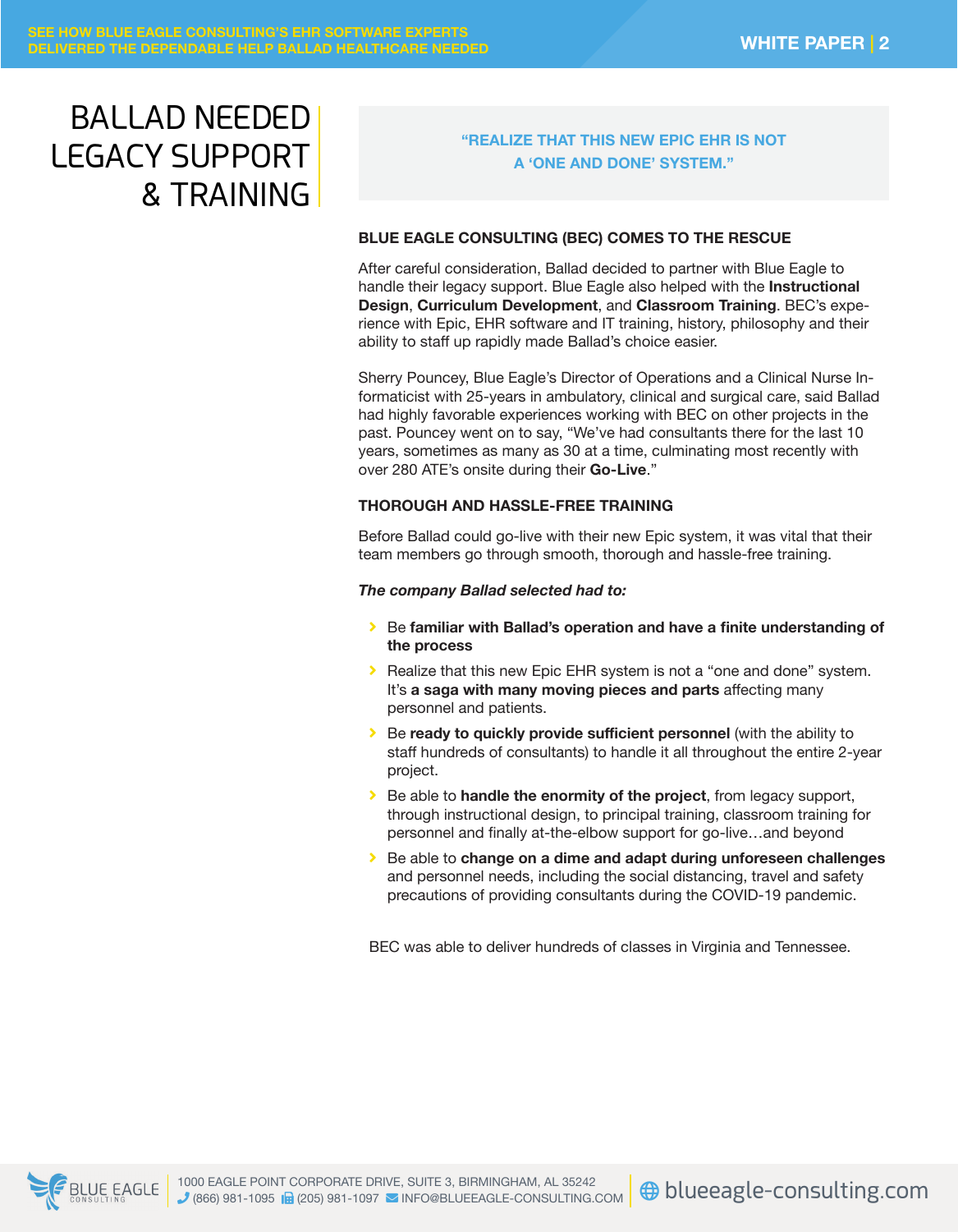# WHAT BEC DELIVERED TO BALLAD DURING GO-LIVE

### **"BEC STRATEGICALLY PLACED STRONG LEADERSHIP AT THE TOP OF EACH FACILITY."**

#### **THE TOP-NOTCH SITE LEADS MADE THE BIG DIFFERENCE**

Leading up to the go-live, Blue Eagle provided a large team for activation support during the go-live launch of Epic in the newly allied organization.

#### *What clinched Ballad's choice was BEC's proven culture of:*

- $\blacktriangleright$  Results
- $\blacktriangleright$  Teamwork
- **EX Meeting quick staffing needs**
- $\blacktriangleright$  Ability to quickly adjust to changes... like the unforeseen staffing challenges brought on by COVID-19
- > Commitment to patient safety and improved patient outcomes
- **EX** Quality of IT, software and training resources

#### **MEETING BALLAD'S NEEDS**

Most significant was having the right site leads in place at the top at each hospital. They could supervise and make sure that day-to-day activation between BEC's personnel and the hospital staff ran smoothly and met the hospital staff's needs.

"The right people can really gain the trust of the hospital leadership at a specific facility," added BEC's Pouncey. "Ballad trusted Blue Eagle and that's why they engaged us as a prime vendor for this critical project."



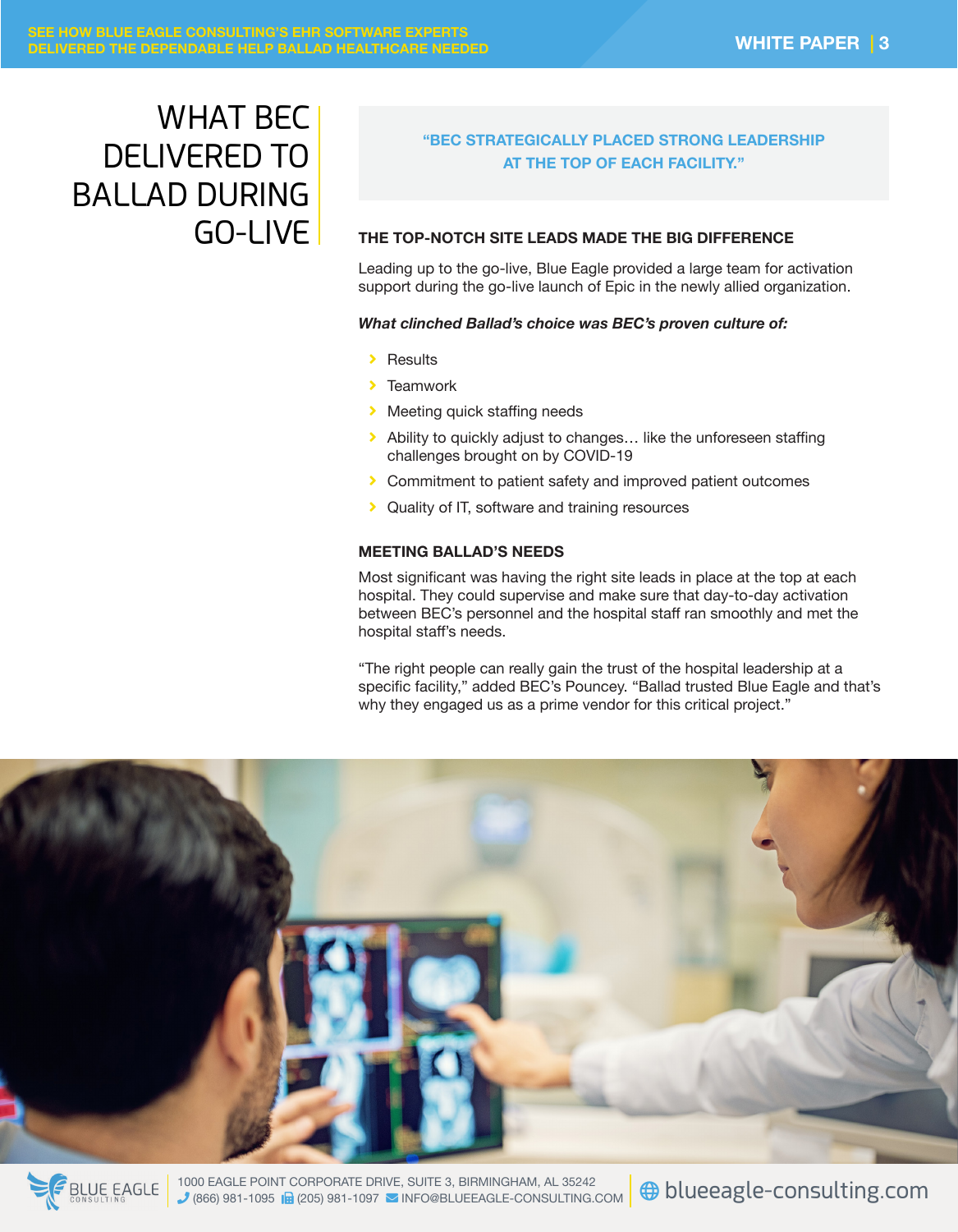## THE **SUCCESSFUL** RESULTS OF BALLAD AND BEC'S RELATIONSHIP

#### **"BEC BECAME A PARTNER IN TEACHING, COMMUNICATING AND COLLABORATING."**

#### **EVALUATING THE EXPERIENCES**

While Ballad was evaluating the success of their training program, they quickly determined that BEC was the right choice as a training partner as an Implementation partner for go-live.

One measure of success is how many calls came into the help desk and how quickly they were resolved. Very low call volume meant fewer problems, and the swiftness with which Help Desk tickets were handled and what their close rate was is a further indicator.

#### **A FEW COMMENTS…WHAT BALLAD IS SAYING**

Dwayne Taylor, President of the Southeast market for Ballad, (Sycamore Shoals and Johnson County) said, "I just want to say the team from Blue Eagle is to be praised for their professionalism and service to our team."

Love Hobson, Associate Executive at Johnson City Medical Center (JCMC), echoed what Taylor said and added. "I look forward to continuing to work with BEC and their resources during our scheduled Phase II (post go-live)."

Morgan May, Chief Nursing Officer at JCMC, gave a big "shout out" to Blue Eagle. She said, "The big house was in good hands."

#### *Benefits of this conversion and training include:*

- > Real-time and transparent coordination between physicians who are caring for patients
- **EXECT Helping providers seamlessly collaborate across specialties, reducing** duplicate testing and preventing adverse outcomes
- Implementation of evidence-based and best practices across the care continuum
- $\triangleright$  Enhanced research and population health initiatives using powerful, region-wide data
- **Ci** Greater opportunity to deploy long-term initiatives
- $\blacktriangleright$  Reducing the cost of healthcare with unparalleled transparency in predictability of cost for patients
- $\blacktriangleright$  Improving the health of the region

#### *MOST WIRED* **RECOGNITION**

In October, the College of Healthcare Information Management Executives (CHIME) announced that Ballad Health had earned the 2020 CHIME Digital Health **Most Wired** recognition for the second year in a row. This recognition means Ballad Health helps lead strategies to use data meaningfully to achieve clinical and efficiency outcomes.

This is one more example of how Ballad is staying on the cutting edge of technology.

**E** BLUE EAGLE

1000 EAGLE POINT CORPORATE DRIVE, SUITE 3, BIRMINGHAM, AL 35242  $(866)$  981-1095  $\overline{R}$  (205) 981-1097  $\overline{M}$  INFO@BLUEEAGLE-CONSULTING.COM